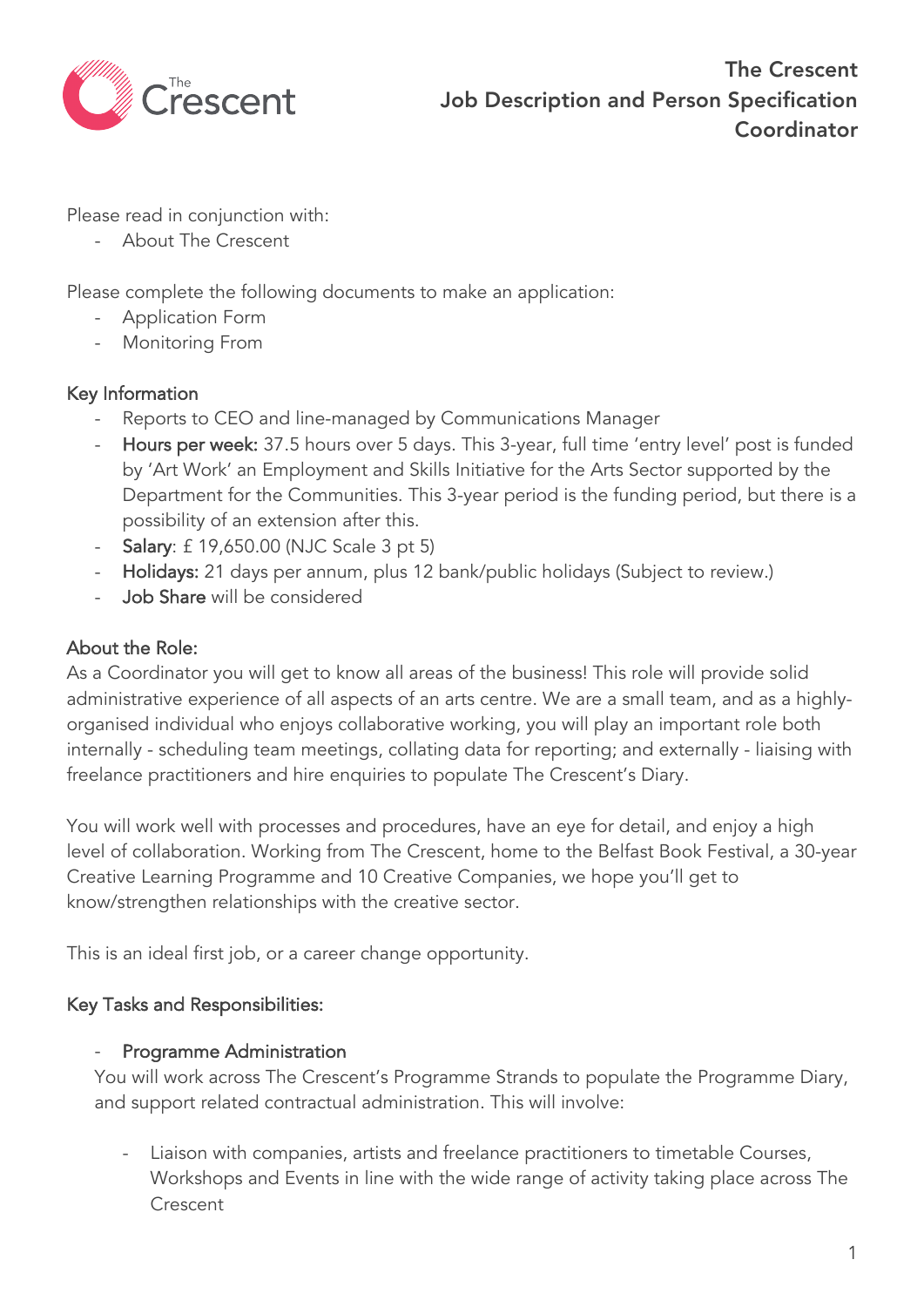

- Collation of event/activity copy
- Updating contacts database
- Populating The Crescent's ticketing platform and website, and other external communications as necessary
- Timely and efficient sharing of scheduling information amongst relevant Crescent Staff
- Coordination of travel, accommodation and hospitality for visiting artists
- Monitoring set budgets as related to programme delivery

## - Internal Coordination

With the support of Senior Management Team you will play a key role in the coordination of Crescent Staff meetings, and the collation of Crescent data, to ensure an efficient and high quality approach to communication, delivery and reporting right across The Crescent

- **Reporting** 
	- o Collating basic financial information for funder and stakeholder reports
	- o Collating audience data for funder and stakeholder reports

## Meetings and Diary Management

- o Coordination of The Crescent's Staff Meetings: preparing Agendas, taking and circulating Minutes, tracking actions
- o Coordination of meetings between The Crescent and its partners, including Creative Hub Meetings

# - Other

- To participate in training and development activities as required
- To carry out other duties as may reasonably be expected of the post

As part of being a networked, supportive and inclusive arts centre, staff are expected to actively participate in working groups, activity and thinking that have an impact on everything we do:

Access & Inclusion: The Crescent has a detailed Diversity, Equality and Inclusion Policy, and an active Working Group involving Crescent Staff and Creative Hub Companies.

Environment: The Crescent is actively committed to reducing environmental impact. All staff are expected to actively engage in, contribute to, and advocate for our environmental policy and procedures.

Creative Hub: The Crescent is proud to be a home to a number of leading arts organisations. We get together regularly, in support of our ambition to be a collaborative, connected and mutually supportive arts centre.